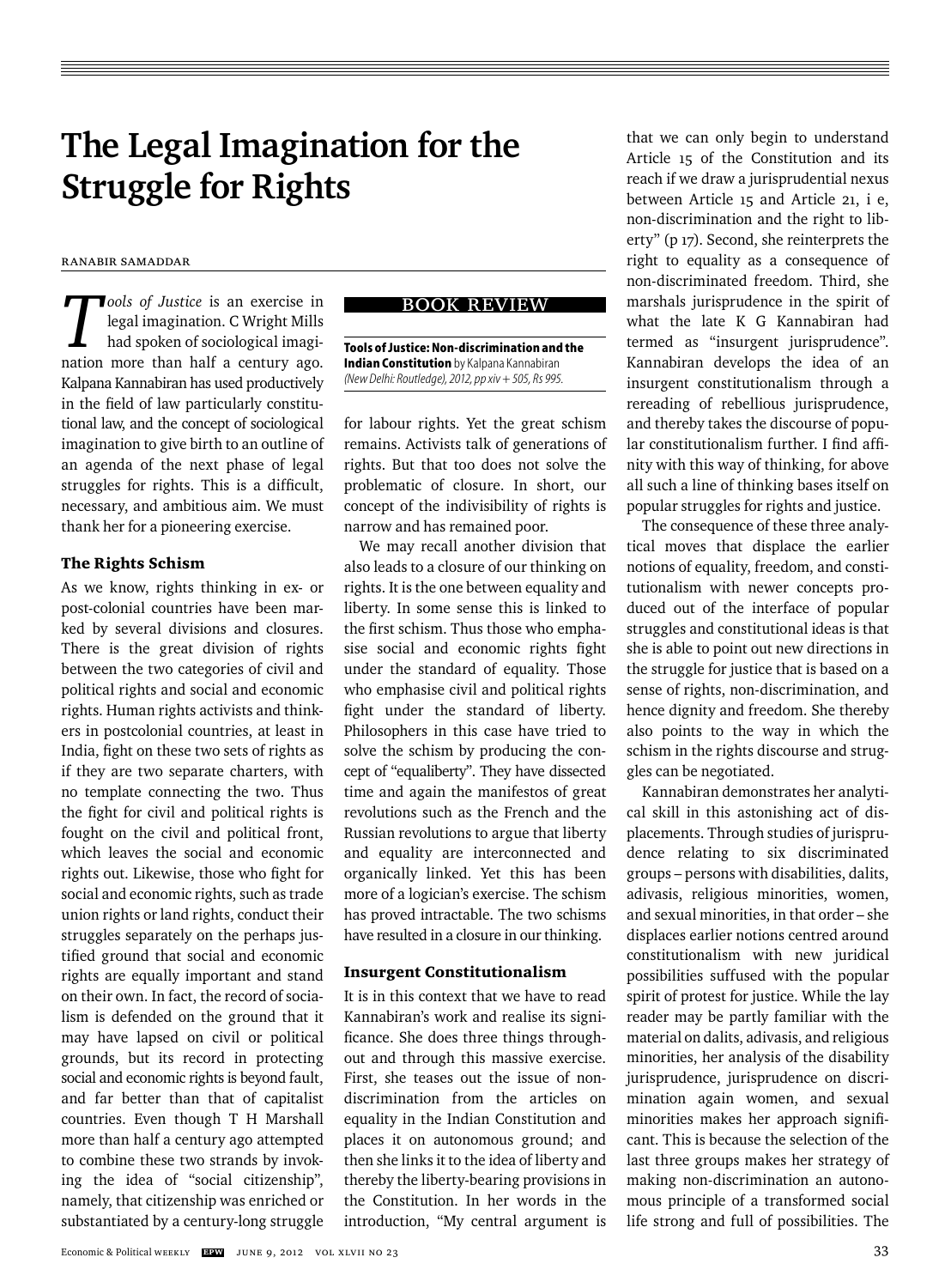discussion on ability as a juridical principle, same with other constructed norms such as sexual conduct enables her to make non-discrimination the cardinal principle of a just society.

This is of course not a new idea. There have been moves in the history of the struggles for rights, including the 1992 declaration against discrimination of minorities, to make non-discrimination the basis of justice. Yet the way the author links these efforts with the history of Article 15 of the Constitution and more importantly, links countless popular struggles for justice by adivasis, minorities, dalits, and women for non-discrimination with it, makes her analysis fruitful. Even the categories of civil and political or economic and social are shown as inadequate in the way she draws the topography of non-discrimination as the basis of rights. In that light one can now realise the significance of the evolving disability jurisprudence or the jurisprudence against sexual minorities. Kannabiran has found for all of us the mirror in which we can see our own history of struggles for rights. The other is no longer a psychic or cultural category. In the *Tools of Justice* the other is the mirror that is necessarily present in and for our own articulation of rights. In this way the rights of the "disabled" become the mirror in which we can understand the dynamics of various other rights against non-discrimination.

# Commencement of Justice

These six case studies in their collective impact allow us to put this dialectical ploy in larger relief. If as the author argues the Constitution needs popular struggles and the incipient sense of justice to fire rebellious imaginations, and if on the other hand popular struggles latch onto constitutional ideas of liberty or equality, to stoke up passions for nondiscrimination and justice, then we need to formulate a deeper notion of negativity. Can justice then be at all called a positive concept? Rawls as we know went to the limits of analysis to found the principles of justice on a self-sufficient ground. Yet that has remained a marvel of a logical exercise, nothing more. On the other hand, what is the consequence

of arguing for non-discrimination as the cardinal tool of justice? The consequence is to say the least enormous. It helps us to understand why justice for people always begins with a struggle against injustice. The realisation about injustice and the effort at redress is the point where an articulation for justice commences. Non- discrimination is the negativity on the basis of which some of our important rights are continuously articulating themselves. The six studies bring out the operation of negativity in different ways. The analysis of jurisprudence confirms the findings of some of the profound ethnographies of justice, carried out for instance by the Calcutta Research Group in its four volume report on *State of Justice in India* (Sage, 2009) which show that there is rarely any a priori popular idea of justice. All popular ideas of justice begin with acknowledgements of injustice in one form or another.

This leads to an even more significant question raised by Kannabiran. If insurgent constitutionalism, which is inspired by a rebellious form of jurisprudence, points to a more profound story of rights, this needs to be recounted in this analysis of the interface of constitutional ideas and struggles for justice. *Tools of Justice*  is a story of contentions, presented variously in this study. The truth of the contentious story of rights was recalled by the late Charles Tilly when he had raised the question, "Where do rights come from?" and asserted that rights did not originate in any institutionalised form of democracy or from a pre-existing legal arrangement, but from collective claim makings, and the resultant process of rights and obligations. Kannabiran in a significant chapter "Genealogies of Resistance to Sex Discrimination in India" (chapter 9) charts out this contentious path and goes beyond Tilly's framework. For while Tilly's story revolved around the founding story of two intertwining phenomena of modern state and citizenship, where law plays a minor role and the social interface of claims and obligations is the supreme factor, Kannabiran brings back law as the exacerbating element in the continuing story of contention. Jurisprudence in this way becomes a contentious discourse – unfinished, raw, a body of mutually conflictive dispositions, and full with possibilities, precisely because of the unfinished nature of the discursive nature of law, which she terms as insurgent jurisprudence. This understanding enables her to identify and stand on the theoretical ground prepared in the writings of K G Kannabiran and Upendra Baxi and point towards the way in which we can take the story of popular constitutionalism further.

# The Mirror

In this narrative of popular constitutionalism her accounts of administrators fired with missionary zeal for justice, the indignation of a judge at an instance of gross injustice, the battle of a lawyer pleading for landless peasants, the campaign of a group of civil rights activists appearing for marginal people subjected to discriminations that impact on their right to life (Article 21), publication by a citizen-reporter of say an account of derogation of rights, and finally interrogations and reinterpretations of constitutional provisions of rights by jurists become significant elements. Collectively they project constitutional imagination as the other, the mirror, in which the existing constitution must validate itself. The constitution is not what it thinks itself to be, as the book, as a legal text, as a basic law, but as the people imagine it to be through its daily struggles and momentous upheavals – as the desired law, desired but present*.* This presence of an existing reality, which is but the form of a desire, is built up through an insurgent discourse of constitutionalism. She argues that Ambedkar in many ways symbolised that position, and thus has remained as a permanent fountainhead of militant jurisprudence.

#### **Style Sheet for Authors**

While preparing their articles for submission, contributors are requested to follow EPW's style sheet.

The style sheet is posted on EPW's web site at http://epw.in/epw/user/styletocontributors.jsp

It will help immensely for faster processing and error-free editing if writers follow the guidelines in style sheet, especially with regard to citation and preparation of references.